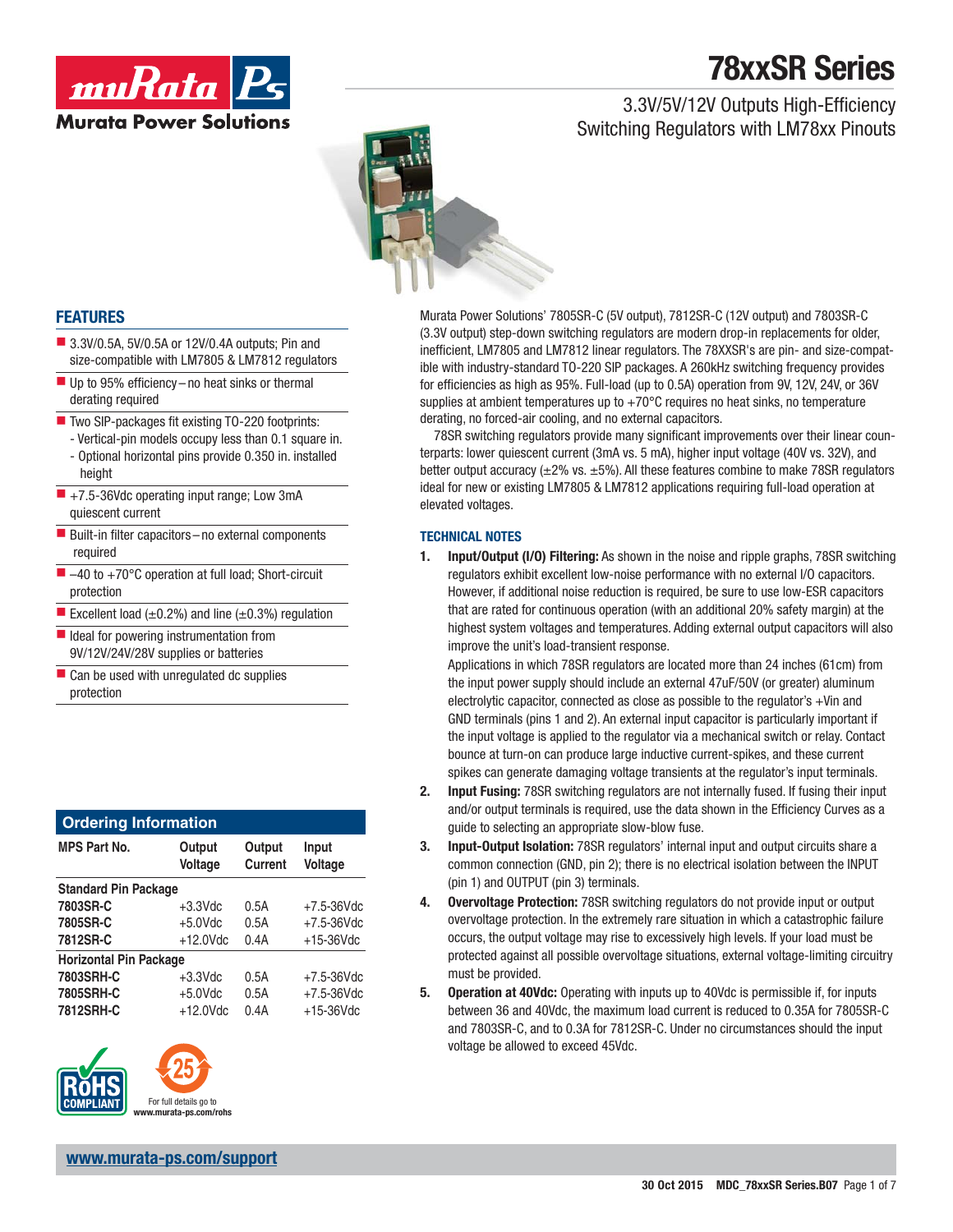## muRata B Murata Power Solutions

#### **TECHNICAL NOTES** (continued)

**6. Soldering & Handling Precautions:** All units are designed to be hand soldered to pc-boards using no-clean solders (+260°C, 5 seconds max.). Water-soluble solders can also be used, but the units must be washed and dried using processes appropriate to the type of solder employed. See the Mechanical Specifications section for pin 1 orientation and recommended plated-through hole dimensions.

 While 78SR regulators easily withstand a 2kV ESD discharge to any terminal (using human body model), they should always be treated as ESD sensitive devices.

- **7. Horizontal-Pin Models (78XXSRH-C):** 78XXSRH-C switching regulators are pin-compatible replacements for TO-220 style LM78XX linear regulators that are installed with their metal tabs lying flat on the surface of the pc-board. However, because the surface of inductor L1 on 78XXSRH-C models is electrically conductive, it must not be allowed to come in contact with any exposed pc-board traces, other than power ground (GND). While the 2-mil-thick (0.05mm) polyester label attached to L1 provides some degree of electrical insulation (only if L1 sits perfectly flat on the pc-board), it is recommended that a 0.020" (0.5mm) clearance be maintained between L1 and all exposed pc-board traces.
- **8. Dropout Voltage:** 78SR series regulators described in this data sheet specify a minimum input voltage at which full-load accuracy and output regulation are guaranteed (7.5V for 7803SR-C and 7805SR-C, and 15.0V for 7812SR-C). However, these devices will stay in regulation at lower input voltages if they are operated at less than their rated loads. The following dropout-voltage data, derived from sample testing performed at an ambient temperature of +25°C with resistive loads, should be used for information purposes only. For these tests, a unit was considered to be out of regulation when its output changed by more +/–0.005Vdc from its nominal value. All voltages were measured directly at the regulator's I/O pins.

| <b>Typical Dropout Voltage</b> |         |          |          |           |  |
|--------------------------------|---------|----------|----------|-----------|--|
|                                | 0% Load | 25% Load | 50% Load | 100% Load |  |
| 7803SR-C                       | 6.0V    | 6.2V     | 6.2V     | 6.3V      |  |
| 7805SR-C                       | 6.3V    | 6.2V     | 6.2V     | 6.8V      |  |
| 7812SR-C                       | 12.8V   | 13.0V    | 12.8V    | 13.0V     |  |

# **78xxSR Series**

3.3V/5V/12V Outputs High-Efficiency Switching Regulators with LM78xx Pinouts

#### **Performance/Functional Specifications** Typical at  $Ta = +25^{\circ}C$

| <b>Input/Output</b>            |                                              |                               |              |
|--------------------------------|----------------------------------------------|-------------------------------|--------------|
| <b>Models</b>                  | 7803SR-C                                     | 7805SR-C                      | 7812SR-C     |
| <b>Output Voltage</b>          | $+3.3$ Vdc                                   | $+5.0$ Vdc                    | $+12.0$ Vdc  |
| <b>Rated Output Current</b>    | 0.5A                                         | 0.5A                          | 0.4A         |
| <b>Output Voltage Accuracy</b> | $\pm 2\%$                                    | $\pm 2\%$                     | $\pm 2\%$    |
| Input Voltage Range 1          | $+7.5 - 36$ Vdc                              | $+7.5 - 36$ Vdc               | $+15-36$ Vdc |
| Line Regulation (100% load)    | ±0.3%                                        | ±0.3%                         | ±0.3%        |
| Load Regulation (0-100% load)  | ±0.2%                                        | ±0.2%                         | ±0.2%        |
| Quiescent Current              | 3mA typ., 5mA max.                           |                               |              |
| <b>Input Current</b>           | See Performance Curves                       |                               |              |
| Efficiency                     | See Performance Curves                       |                               |              |
| <b>Transient Response</b>      | See Performance Curves                       |                               |              |
| Input & Output Noise           | See Performance Curves                       |                               |              |
| Short Circuit Protection 2     | Continuous                                   |                               |              |
| Isolation                      | None                                         |                               |              |
| <b>Overvoltage Protection</b>  | None                                         |                               |              |
| <b>Undervoltage Protection</b> | None                                         |                               |              |
| <b>Environmental</b>           |                                              |                               |              |
| <b>Models</b>                  | 7803SR-C                                     | 7805SR-C                      | 7812SR-C     |
| <b>Operating Temperature</b>   | $-40$ to $+70^{\circ}$ C                     |                               |              |
| Storage Temperature            | $-40$ to $+85^{\circ}$ C                     |                               |              |
| Cooling                        | Free Air Convection                          |                               |              |
| Humidity (Non-condensing)      | 0 to $85%$                                   |                               |              |
| <b>Physical</b>                |                                              |                               |              |
| <b>Mechanical</b>              |                                              | See Mechanical Specifications |              |
| Package                        |                                              | Open-frame SIP                |              |
| Pins                           |                                              |                               |              |
|                                | 0.025" (0.64mm) square,<br>tin-plated bronze |                               |              |
| Weight                         | 0.08 ounces (2.2g)                           |                               |              |
| <b>Pin Soldering</b>           | +260°C for 5 seconds                         |                               |              |

➀ See Technical Note 5.

➁ While these regulators can withstand a continuous short-circuit across their output terminals, they will experience a significant temperature rise. Extended short-circuit operation will adversely affect the unit's reliability.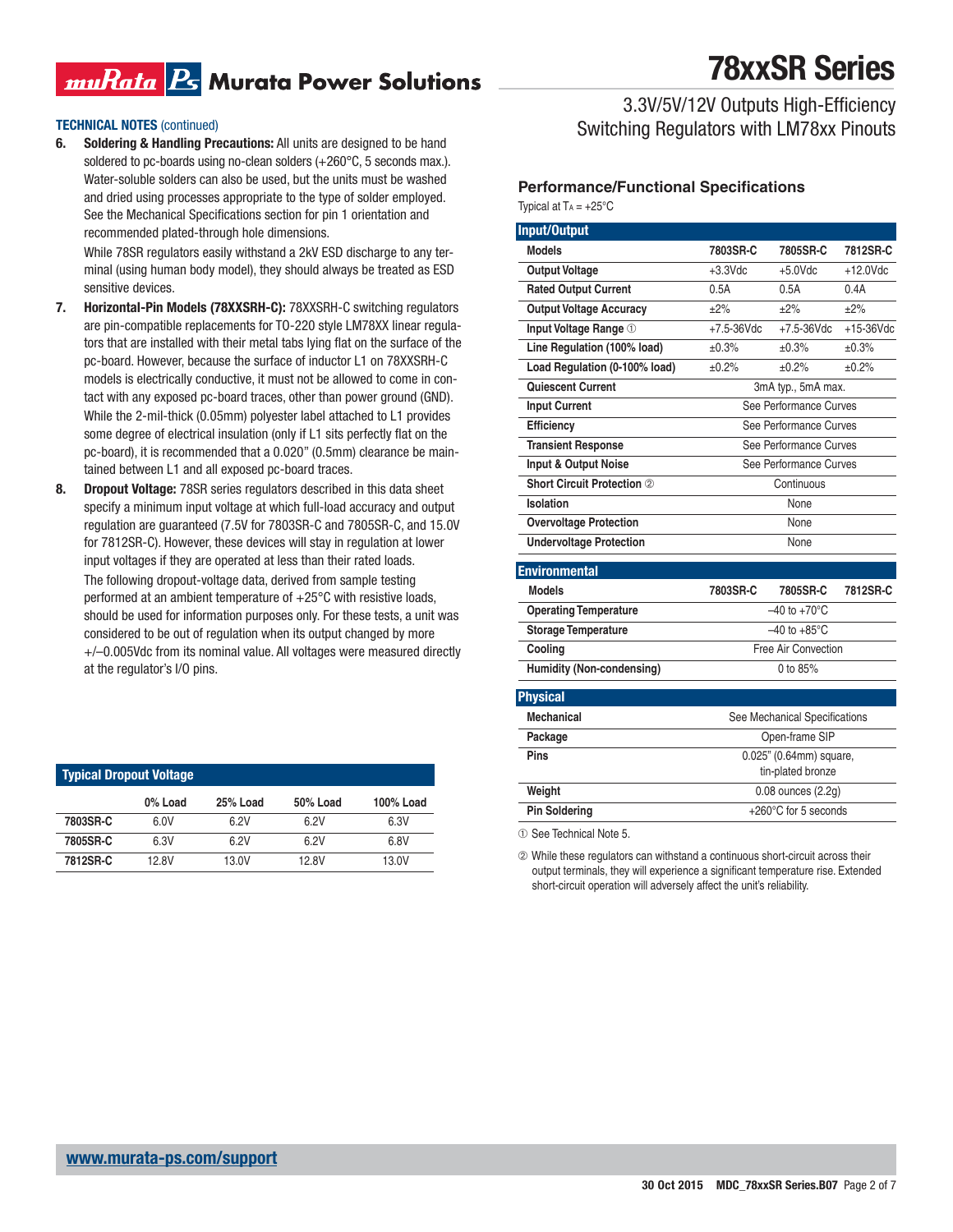

3.3V/5V/12V Outputs High-Efficiency Switching Regulators with LM78xx Pinouts

**Typical Performance Curves**  $TA = +25^{\circ}C$ , VIN as indicated

## **Noise and Ripple - 10% and 100% Load, 20MHz Bandwidth**



### 7803SR-C Vin = 12V, ILOAD = 500mA



## 7805SR-C Vin = 12V, ILOAD = 500mA



### 7812SR-C Vin = 24V, ILOAD = 400mA

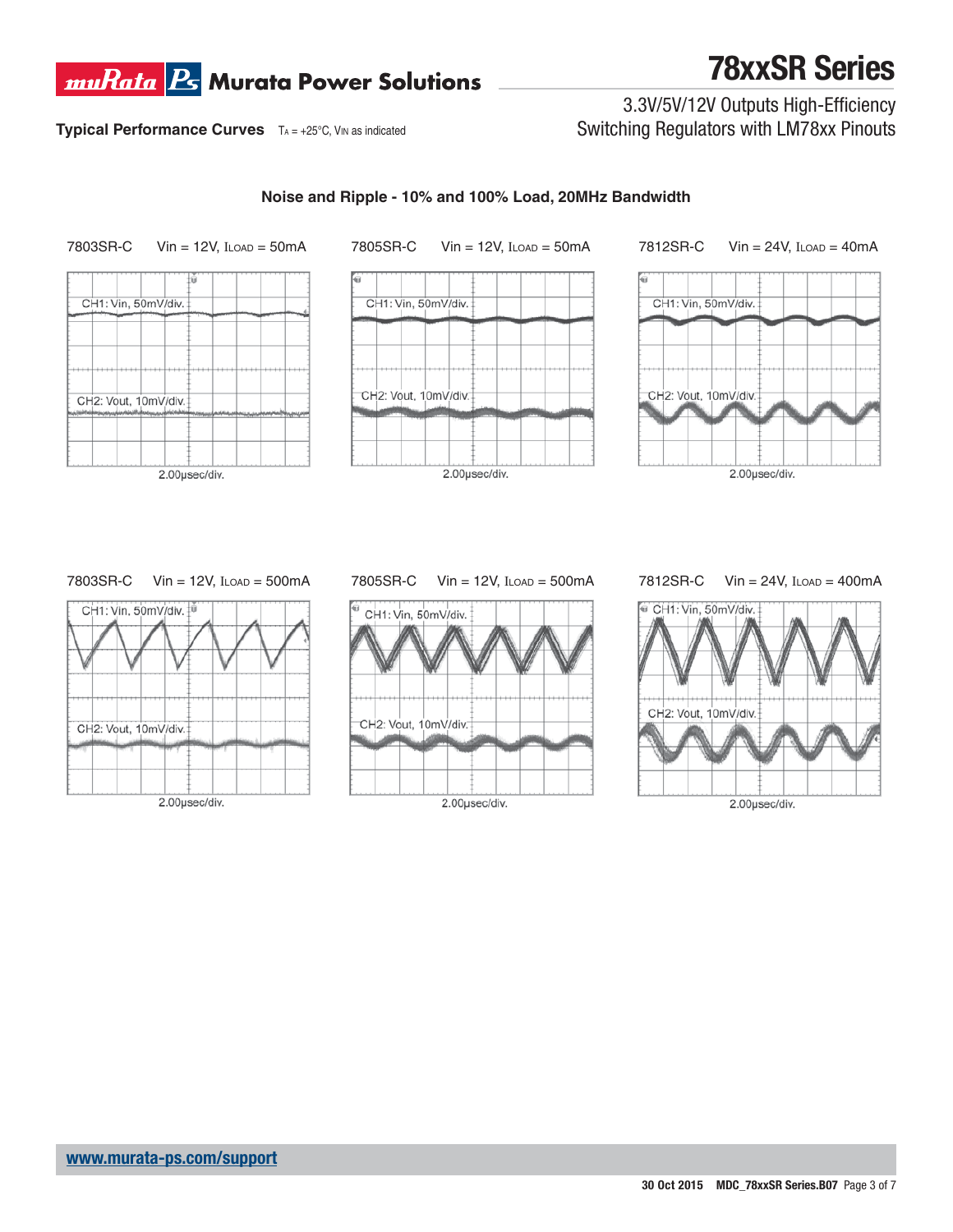## **muRata B** Murata Power Solutions

# **78xxSR Series**

## 3.3V/5V/12V Outputs High-Efficiency Switching Regulators with LM78xx Pinouts

### **Transient Response - 90% Load Step**







### 7803SR-C 100% to 10% Load Step

| CH1: Vout, 50mV/div. | $V_{IN} = 9V$ |
|----------------------|---------------|
|                      |               |
|                      |               |
|                      |               |
|                      |               |
| CH2: Load Current    |               |
| 10%<br>100%          |               |



### 7805SR-C 100% to 10% Load Step



#### 7812SR-C 100% to 10% Load Step





40µsec/div.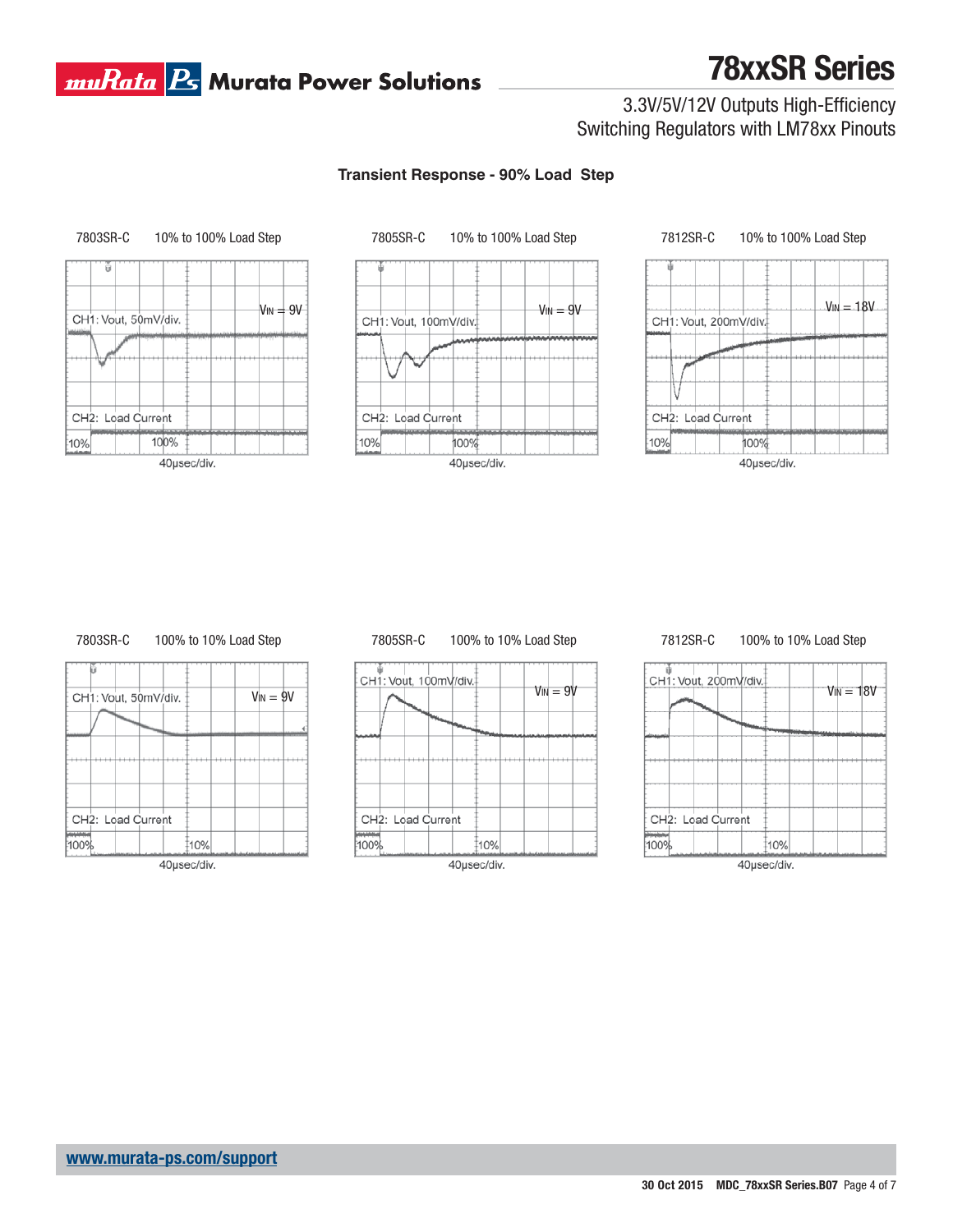

3.3V/5V/12V Outputs High-Efficiency Switching Regulators with LM78xx Pinouts











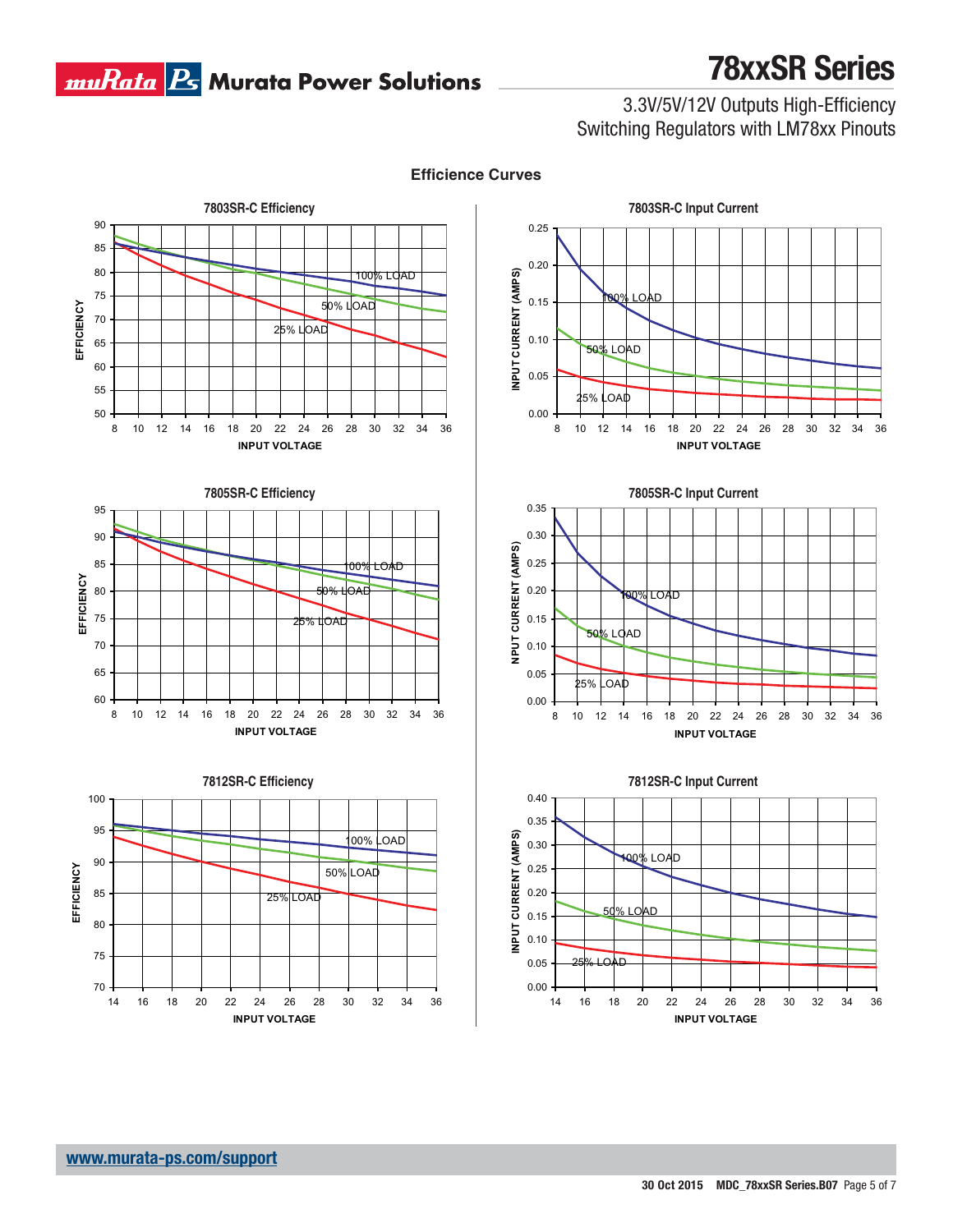

3.3V/5V/12V Outputs High-Efficiency Switching Regulators with LM78xx Pinouts